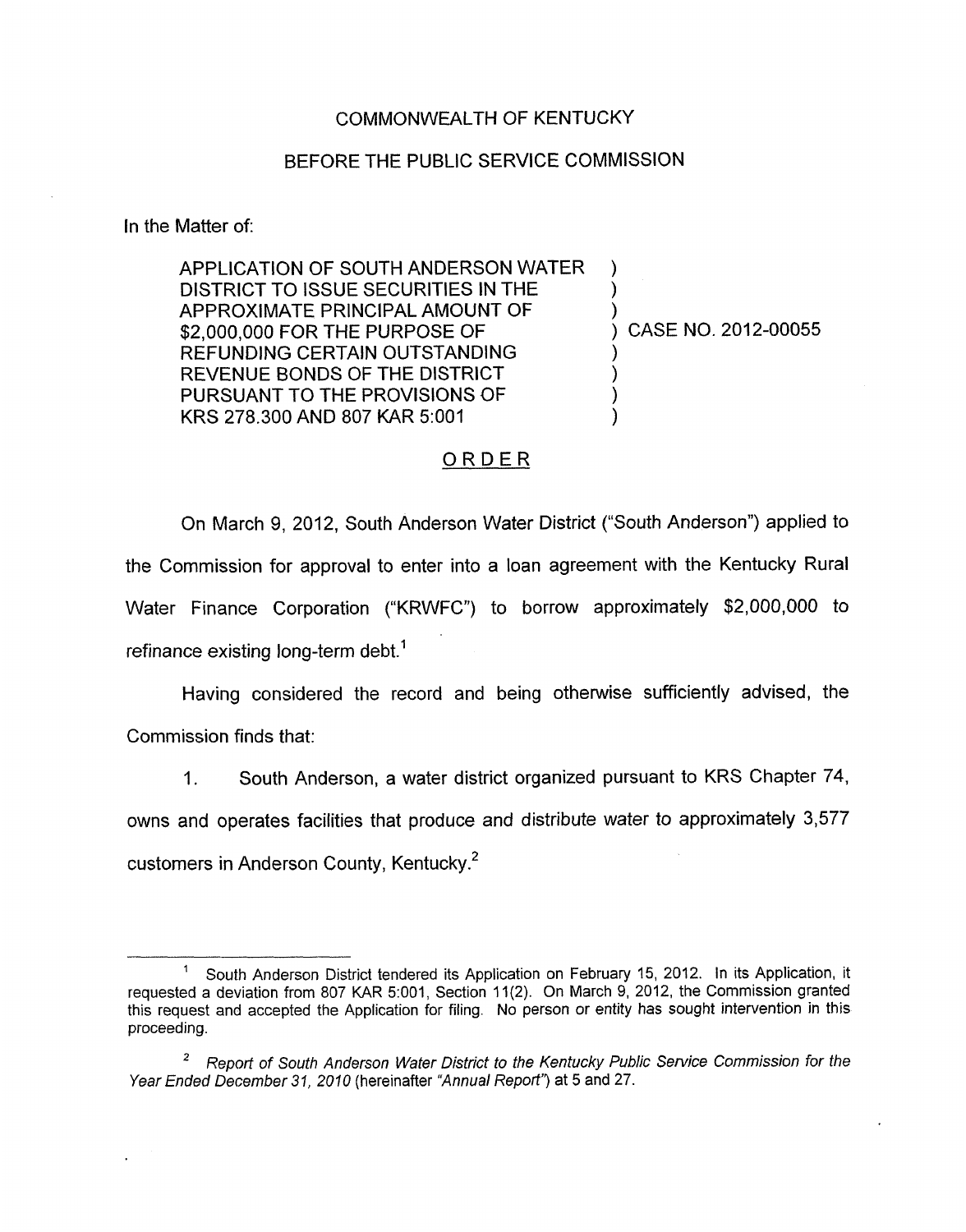2. South Anderson proposes to execute an Assistance Agreement with the KRWFC to borrow \$2,000,000, subject to a 10 percent adjustment. The proposed loan will have a 29-year term with interest rates that vary from 2.20 percent to 4.575 percent per annum. $3$ 

3. South Anderson proposes to use the proceeds from the loan agreement to refund the outstanding revenue bonds designated as South Anderson Water District Water System Revenue Bonds, Series of 1993 ("1993 Bonds"),<sup>4</sup> South Anderson Water District Water System Refunding Bonds, Series 1999A ("1999A Bonds"),<sup>5</sup> and South Anderson Water District Water System Revenue Bonds, Series 2002 ("2002 Bonds").<sup>6</sup>

**4.** Approximately \$520,000 of the Series 1993 Bonds remains outstanding. These bonds bear interest at a rate of 5.5 percent per annum and are held by Rural Development.<sup>7</sup>

**5.** Approximately \$550,000 of the Series 1999A Bonds remains outstanding. These bonds bear interest at a rate that varies from 5.0 percent to 5.125 percent per annum and are held in the open market.

*See* Case No. 99-134, *The Application of the South Anderson Water District To Issue Securities in the Approximate Principal Amount of \$865,000 For the Purpose of Refunding An Outstanding Revenue Bond of The District Pursuant To The Provisions of KRS 278,300 and KAR 5001*  (Ky. PSC May 12, 1999) (authorizing bond issuance).

*See Case No.* 2001-00090, *The Application of South Anderson Wafer District, Anderson Counfy, Kentucky, (I) For a Certificate of Public Convenience and Necessity Authorizing Construction of Major Additions and Improvements To Its Water System;* (2) *Seeking Approval of Revised Water Service Rates and Charges; and (3) Seeking Approval of The Issuance of Certain Securities* (Ky. PSC May 3, 2001) (authorizing bond issuance).

Rural Development is an agency of the **U.S.** Department of Agriculture. **<sup>7</sup>**

Application, App. A. **3** 

*See* Case No. 93-331, *The Application of South Anderson Wafer District, Anderson Counfy, Kentucky (I) For a Cerfificate of Public Convenience and Necessity Authorizing Construction of Major Additions and Improvements To Its Water Distribution System; (2) Seeking Approval* of *Revised Wafer*  Service Rates and Charges; and (3) Seeking Approval of The Issuance of Certain Securities (Ky. PSC Oct. 4, 1993) (authorizing bond issuance).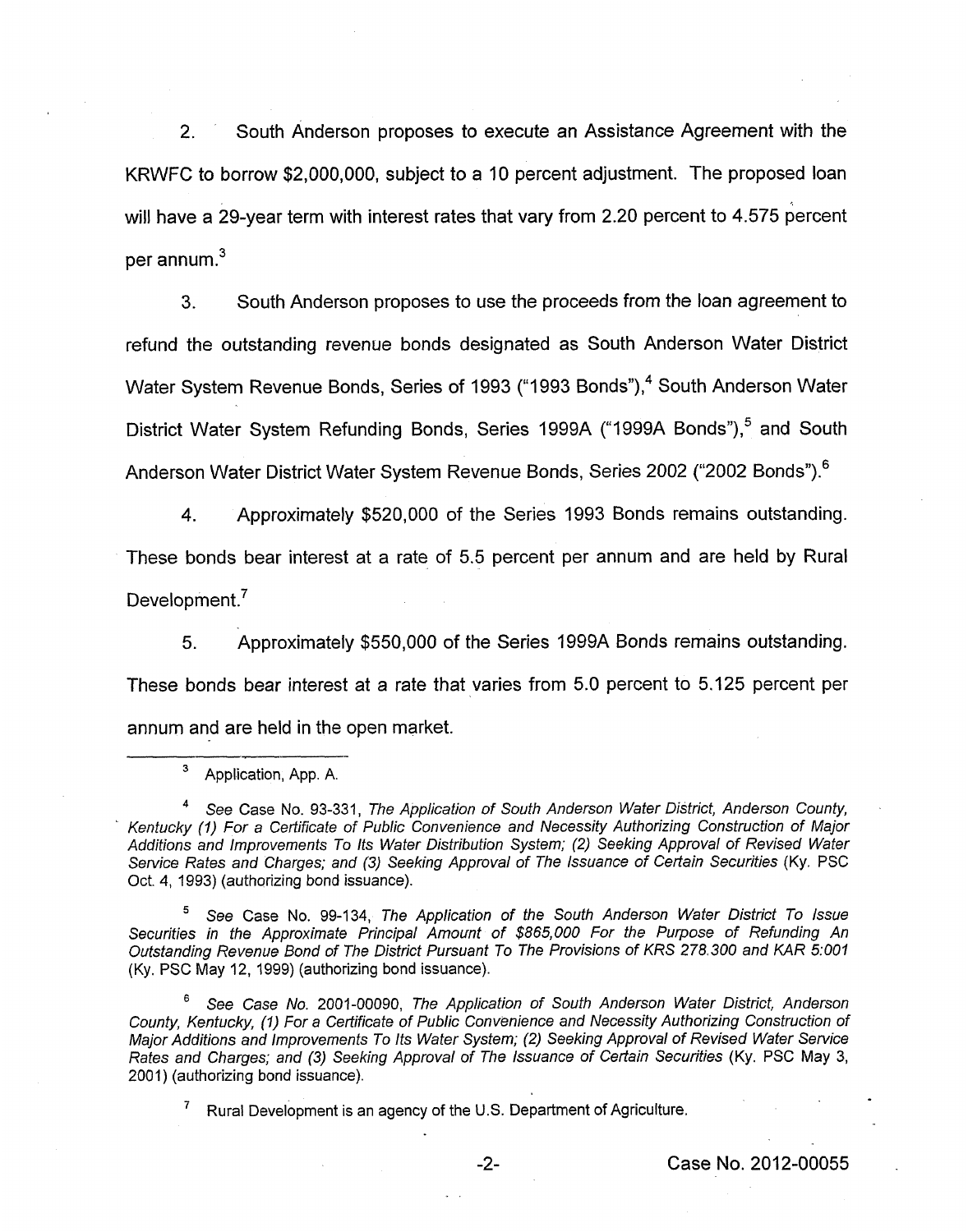**6.** Approximately \$942,000 of the Series 2002 Bonds remains outstanding. These bonds bear interest at 5.125 percent per annum and are held by Rural Development

7. South Anderson will expend \$2,094,002 to refund the outstanding bonds and to pay bond issuance costs.<sup>8</sup>

8. South Anderson estimates that its proposed refinancing will result in total gross savings and net present value savings of \$280,712 and \$189,379, respectively. $9$ 

9. South Anderson's proposed loan is for a lawful object within its corporate purpose, is reasonably necessary and appropriate for and consistent with the proper performance of its service to the public, will not impair South Anderson's ability to perform that service, and is reasonably necessary and appropriate for such purpose.

IT IS THEREFORE ORDERED that:

I. South Anderson is authorized to enter into an agreement with KRWFC to borrow **no** more than \$2,200,00010 for the purpose of refunding the outstanding indebtedness, but only under such terms and conditions as will produce both positive gross savings and net present value savings.

2. If the actual terms and conditions of the agreement with KRWFC differ from those set forth in its application, South Anderson shall, within 30 days of executing the loan agreement, file with the Commission amortization schedules and work papers

Application at Exhibit B. \$25,000 (Total Underwriter's Discount) + \$35,000 (Cost of Issuance) + \$2,033,547 (Deposit to Current Refunding Fund) + \$455 (Rounding Amount) = \$2,094,002. The sources of these funds are: Par Amount of Bonds (\$2,000,000), Reoffering Premium (\$2,214), Prior Issue Debt Service Funds (\$27,970), and Prior Issue Debt Service Reserve Funds (\$63,818). *8* 

<sup>9</sup> *Id.* at Exhibit *C.* 

 $10$  \$2,000,000 x 110% = \$2,200,000.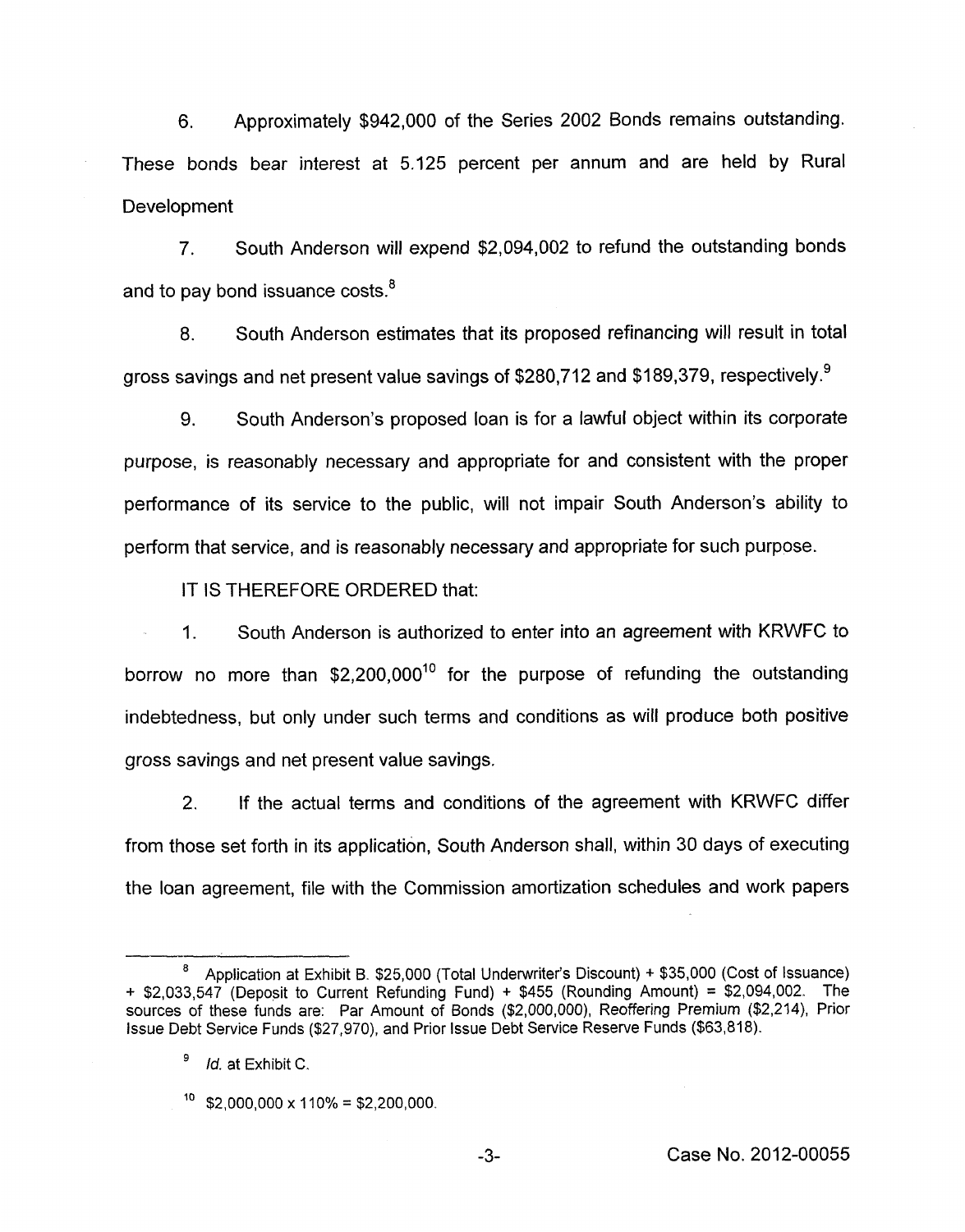showing the actual gross savings and net present value savings that will result from the refinancing.

**3.** Within 30 days of executing the proposed agreement, South Anderson shall file a written statement with the Commission setting forth the date on which the agreement was entered, the actual interest rates, and the principal amount.

**4.** The proceeds from the transaction authorized herein shall be used only for the lawful purposes specified in South Anderson's application.

5. Any documents filed pursuant to ordering paragraphs 2 and 3 of this Order shall reference the number of this case and shall be retained in the utility's general correspondence file.

Nothing contained herein shall be construed as a finding of value for any purpose or as a warranty on the part of the Commonwealth of Kentucky or any agency thereof as to the securities authorized herein.

By the Commission



ATTEST: Execût 'e\Dife

Case No. 2012-00055